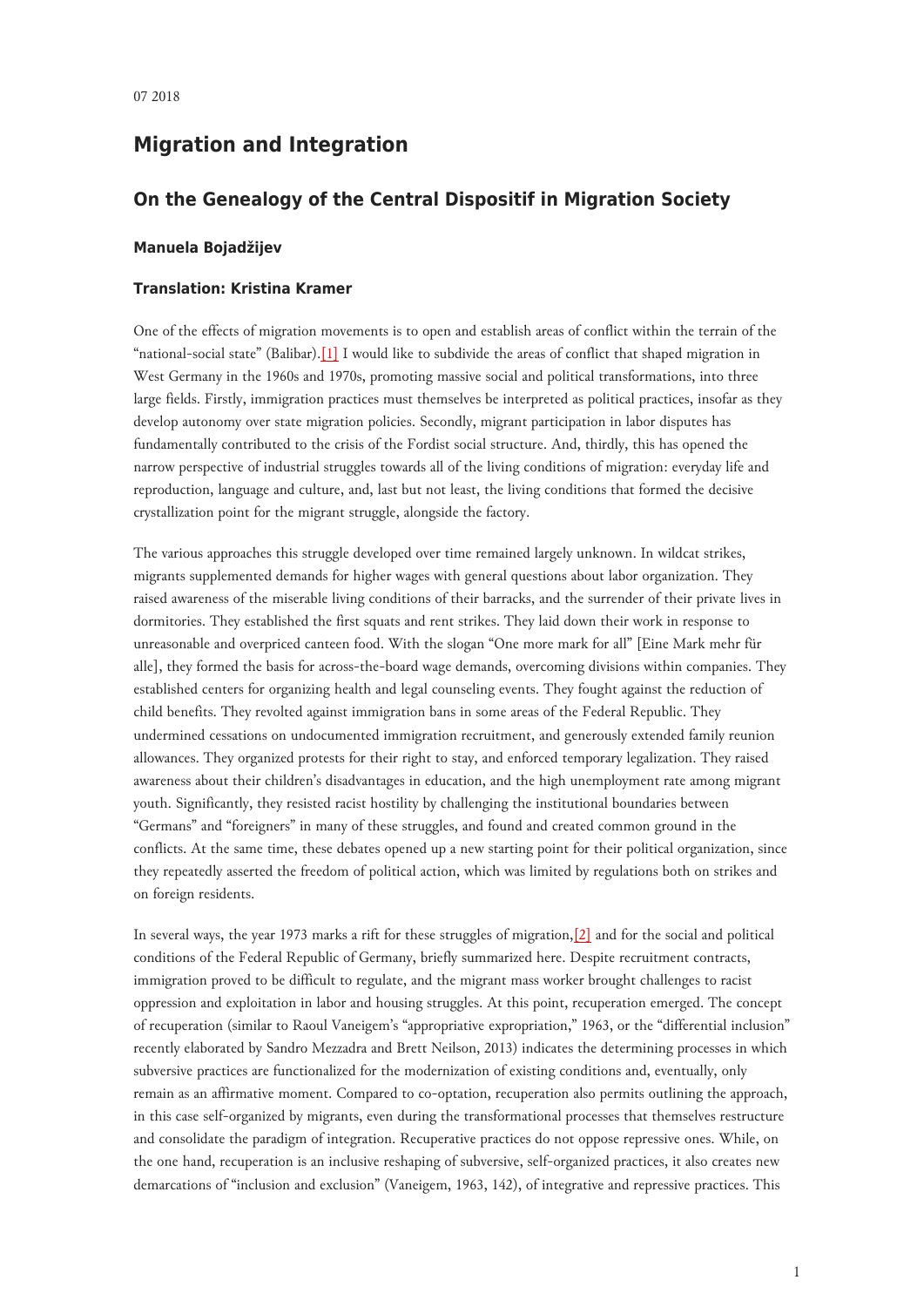occurred on different fronts. With the recruitment cessation, borders were closed and the migration regime was restructured, while work processes were reorganized and the labor market was newly segmented. In the migrant struggle, demands for better educational opportunities and living conditions, and for self-organization in matters of law and health, were to be brought to a standstill in the state imperative of integration. The racist discourse that had adopted predominantly exoticizing and paternalistic features until the mid- or late-1960s, gradually expressed the more aggressive, exclusive sentiments that would create a hierarchy among the migrant groups.

#### **Immigration and Naturalization**

Immigration had created circumstances requiring the correction of immigrants' legal status. While debates initially focused on the costs and benefits of migrant labor, as early as the recession of 1966–67, this shifted towards the question of whether the long-term social costs of migrant labor did not outweigh direct private-sector benefits for businesses. Between 1968 and 1973, the number of immigrants increased from 1.014 to 2.595 million. Migration's infrastructure costs came increasingly into the foreground, with the additional fear of social unrest (see Herbert 2001: 235). The year 1973—when most of the migrant-initiated and supported labor disputes arose—shows how debates over the alleged excess of foreigners in Germany, and assertions that this was connected to Germany's infrastructure problems (a shortage of kindergartens, schools, and apartments) led to the "Aktionsprogramm Ausländerbeschäftigung" [Action Program for the Employment of Foreigners]. By increasing its commission fee, this program made it more difficult for companies to employ foreign workers. Under the guise of assistance to immigrants and their "appropriate integration," the increased commission fee was intended to be applied towards promoting linguistic and vocational education. In addition, the accommodations to be provided by the companies were to be more strictly scrutinized. The Action Program also prescribed a crackdown on "illegal employment," while immigration into purportedly congested residential areas —defined at the time as districts with "high proportions of foreigners"—was predicated on the federal provision of the "capacity of social infrastructure." According to the basic assumption of the Action Program, "foreigner employment" was responsible for the emergence of social conflicts. Although the unemployment rate was lower in 1973 than in 1955, the year of the first recruitment agreement, and most companies announced an anticipated demand for foreign labor, on November 23, 1973, the German Trade Union Confederation (DGB) imposed a recruitment ban, even in the face of employer pressure. The government sanctioned the recruitment cessation as a political and economic necessity to prevent possible future economic slumps. Up until the mid-1970s, the federal government tried first to persuade and eventually even force migrant workers to return to their countries of origin through a series of legal measures. A number of newly issued requirements for the granting of residence led to the displacement of a large number of immigrants from the Federal Republic, with the purpose of sealing it off from further migration movements. Beyond tourist visas or applications for asylum, which were limited to a maximum of three months, immigration on the basis of the Family Reunification Law was the only legal option for entering the Federal Republic under the recruitment ban, which migrants tried to bend. A number of government practices were intended to counteract this. Discrimination in education, housing, child benefits, and health care, for example, that had been addressed during the migrant struggle, worsened conditions and incentives for family reunification. Every effort was made to prevent the permanent residence of foreign nationals. Expulsion of migrants who had been active in industrial or residential struggles was common practice. In addition, the "relief of the labor market" was enabled through a range of instruments. In cases where the privileged hiring of a German citizen over a foreigner for a job was valid, authorities would not extend a work permit. Unemployment benefits were canceled, residence permits were withdrawn, and expulsion based on acceptance of social welfare was the rule (except for EEC citizens).

Legally, the recruitment ban and the repressive measures against permanent residence abolished the "guest worker." As a result, a new category was also established, discursively—in the debates of the Bundestag, for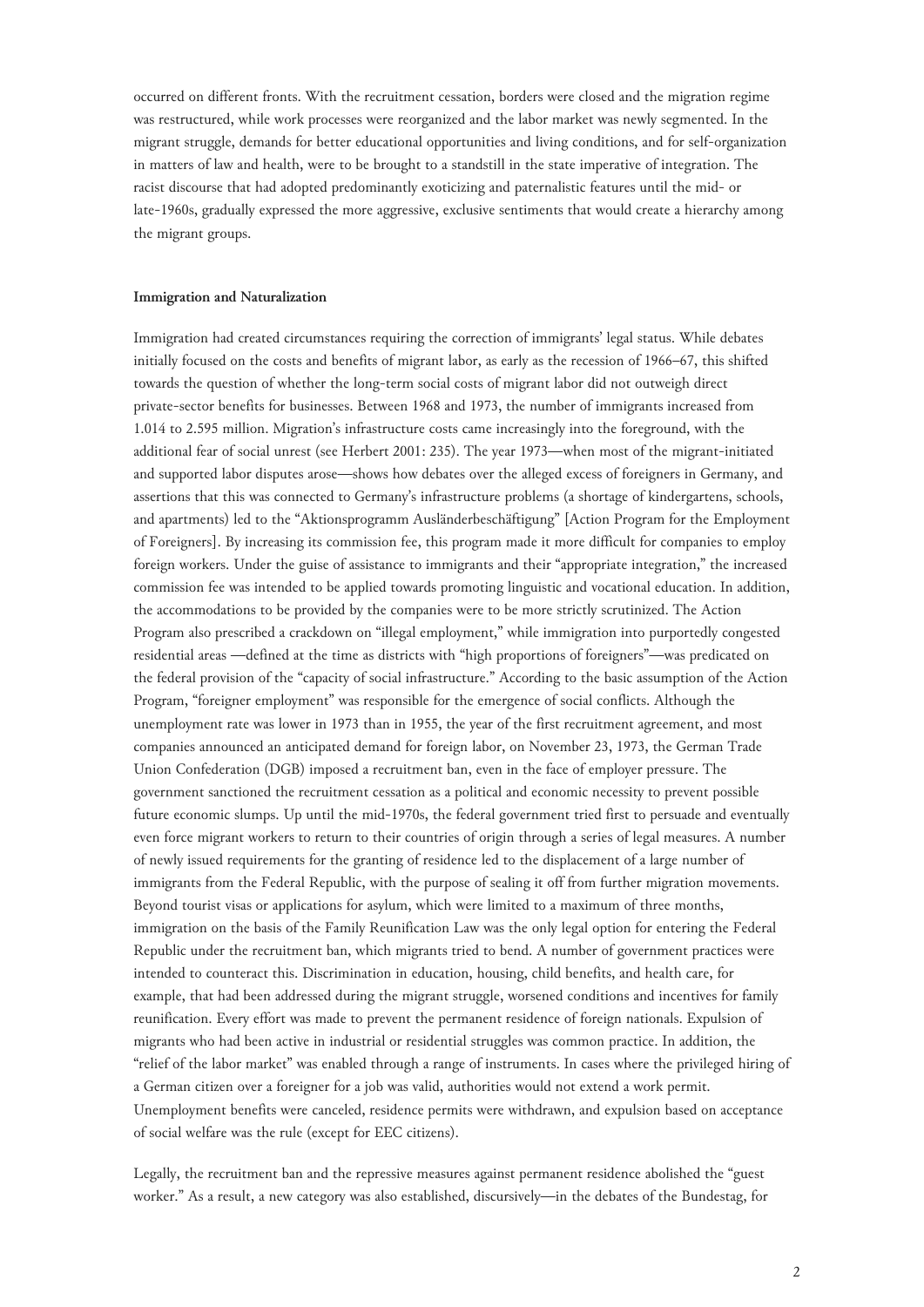example—that of the "foreigner" (see Morgenstern 2002: 252ff.). With an October 1978 change in the General Administrative Regulations, the majority of those who had resided in the Federal Republic for more than five years received a longer-term residence permit, which made their status less precarious. In the same year, the work permit regulations changed, so that foreigners received a permanent work permit after eight years of residence. With this recuperation, which made some of the immigrants into "foreigners" while forcing others to return to their origin countries or into illegal status, a preclusive inclusion was legally installed. In addition, by the end of the 1970s, the classification and hierarchization of foreign nationals was further differentiated by the length and status of residence, completion of education or training in the Federal Republic of Germany, and by German language skills. Categories were also more clearly contoured, including EC citizens, "illegals," and "refugees," with the latter increasingly becoming more conspicuous in legal restrictions. The recuperation of migrant struggles took place to a great extent through attempts at border partitions. This was only possible, because, unlike in the struggle of feminism, immigrants, as "foreigners," were outside of national society, allowing the state to take a more repressive form. The attempt to maintain a homogeneous national societal integrity, however, had to face the challenges posed by the struggles of migration, and the de facto situation of immigration. The newly hierarchic civil rights sorted the political affiliation, while at the same time bearing the traces of the migrant struggle, and the appropriation of rights. With immigration, and in social conflicts, immigrants forced a transformation of the political system, questioning formal institutions and the restriction of civil rights with their social practice. This legal reorganization had special consequences for immigrants. It became of concern for them to secure their stay under the new conditions, from an economic point of view as well. The legally precarious status of migrant workers correlated with their social and economic position.

Migrant workers had in fact become an integral part of the labor market through their precariousness. A large part of them were at the lower segment of the industrial working class and, moreover, did not have full civil rights. Legally, politically, and ideologically, their "foreigner" status and the associated new civil rights underpinned the still-temporary, limited (or subject to future limitation) character of their stays. This newly-established relationship between lawmaking and the deprivation of rights regulated a newly constituted ethnicized class. Repression and demands for integration served to control it. At the same time, it was possible to limit not only international, but also sectoral mobility within production. This affected the composition of the working class and its household structures. Changes in the production process, such as its automation and informatization, as well as structural unemployment, long-term precariousness, illegal employment, coerced mobility, the proportion of part-time work, and so on, characterized its transformation as much as the crisis of the welfare state and family institutions, which were of central importance for the reproduction of the labor force. Unemployment, which generally had a greater affect on migrants, as long as they were not "exported" to their countries of origin, provoked economic activity. To secure their residential status in the face of job dismissals, many immigrants became self-employed during the 1970s, founding businesses such as tailor shops, grocery stores, import stores, trading companies, bookstores, restaurants, and cafés. For some migrants, a new independence linked the will to remain in the Federal Republic with the hope for economic success and an escape from discrimination in the labor market. For others, it presented the opportunity to avoid unemployment and to involve family members and friends in partially informal employment relationships. Simultaneously, this produced a migrant infrastructure that included the level of everyday life and activity. In this context, the social networks and supportive connections formed in migration widened. Among other things, these networks assisted the part of immigration that was forced into illegality—both those who had entered the country without papers, and those who had lost their residency status. The legally displaced were mostly hired on construction sites, in agriculture, in the service area—in other words, in the restaurant industry, for housework, or cleaning building sites.

#### **The Imperative of Integration**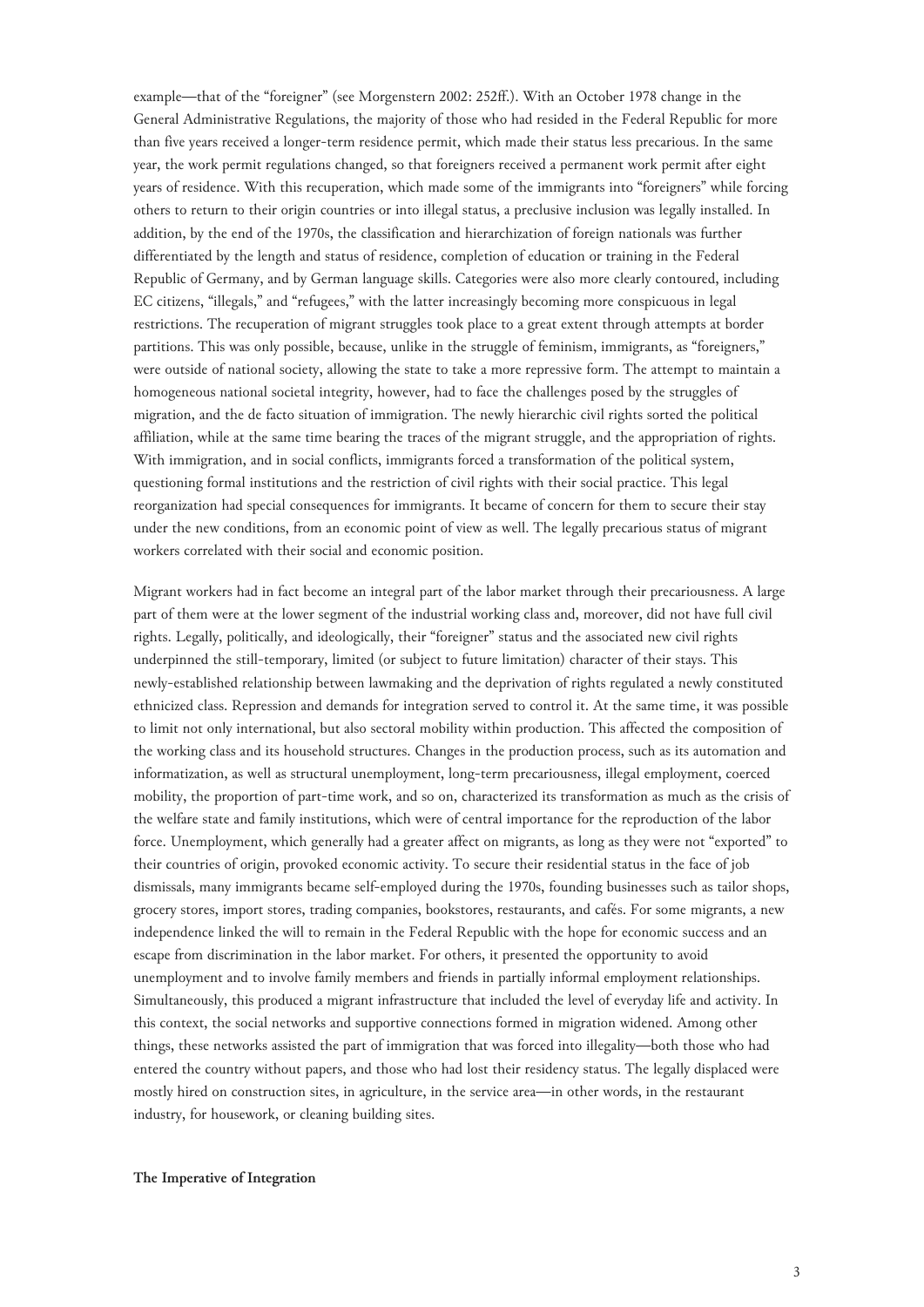As a precondition for granting a residence permit to family members, and for extending it under the framework of family reunification, the social liberal government of the day increased the public housing sector's prescribed square footage per foreigner to 12 square meters. Even immigrants who had rented apartments in the private housing market were required to verify "proper and sufficient dwelling" (see Morgenstern 2002: 250). From 1975 to 1977, this regulation was combined with the immigration quota for "congested areas", also referred to as "conurbation areas" (see Samp 1978: 4). Even by September 1972, an interdepartmental planning team in Berlin had developed a policy model for foreigners under the title "Integration of Foreign Workers and Their Families". Provisions were made for a "demand-oriented integration model", which wanted see demand in the labor market first met by German citizens, and then by foreign workers. The latter were to be included under "preservation (...) of general security and order". Welfare associations, municipalities, trade unions, and churches supported integration policies, and publicly exerted pressure on parties to draw administrative consequences from, as they described it—a "de facto immigration situation". At the same time, there were massive efforts by various state and civil society parties to maintain the position that Germany was not an immigration country. Simultaneously, there was no question of institutionalizing immigration, while, on the other hand, the demand grew for recognition of "de facto immigration" and for political measures to integrate the immigrants. These positions were articulated in the public discourse in the slogans of "integration yes" and "immigration no". Finally, "temporary inclusion" was the broad formula allowing immigrants' return to their origin countries to be legitimized, while at the same time supporting integration measures deemed necessary to ensure "social peace". As the era of "guest worker employment" was terminated, "integration" represented the social compromise that could be forged politically between economic interests that continued to engage with employing "foreign workers", and nationalist tendencies that sought to prevent any further immigration. This compromise maintained the claim that Germany was not an immigration country, and could never become one. Integration became imperative in the late 1970s. Social, non-legal integration presented itself as progress, an act of emancipation, the granting of a right. At the same time, the assumption of a so-called cultural or national identity of migrants suggests that their integration always remained superficial and incomplete. The preservation of cultural identity in combination with the denial of rights indicates at least that they should ultimately be denied the right of residence. The formula "Integration auf Zeit" (Temporary Integration) ultimately meant targeting their eventual return. The term "foreigner" also indicated a part of the population that lives in Germany, but is not part of German society. The idea of cultural identity, already articulated in these statements, was later elaborated into the concept of multiculturalism. Integration, in the context of the foreign policy measures of the 1970s, called for a recuperation of the resistance practices and struggles of the migrants. Of course, the integration imperative cannot be understood schematically as a functional policy, as a simple "response" of the state to migrant demands and social conflicts. However, there are numerous indications that immigrants have actually increasingly been seen as a political and social danger. The choice was either to integrate and pacify them, or to exclude them. Integration and isolation, as well as exclusion, have thus become the main pillars of policy towards foreigners. Both aspects—integration and separation—were linked in the form of a threat: integration could only be guaranteed if the recruitment cessation was maintained, because Germany could not "cope with another influx of foreign workers", as Albrecht Hasinger said in a discussion of the "Future Prospects of the Future Children of Foreign Workers", in the Bundestag, on June 14, 1978 (see Morgenstern 2002: 257). Despite these changes in the migration regime, and all measures of isolation and displacement, the total number of immigrants did not decline during the 1970s, but increased. From 1973 to 1979, the size of the foreign resident population remained stable, increasing as of 1979, so that by 1980 one million more foreigners officially lived in Germany than in 1972, before recruitment was suspended (Fathi 1996: 28). These numbers must also take into account the exclusion of undocumented immigrants. In this regard, ultimately, all government foreclosure efforts have failed. The social networks created in migration seem to be able to organize further immigration.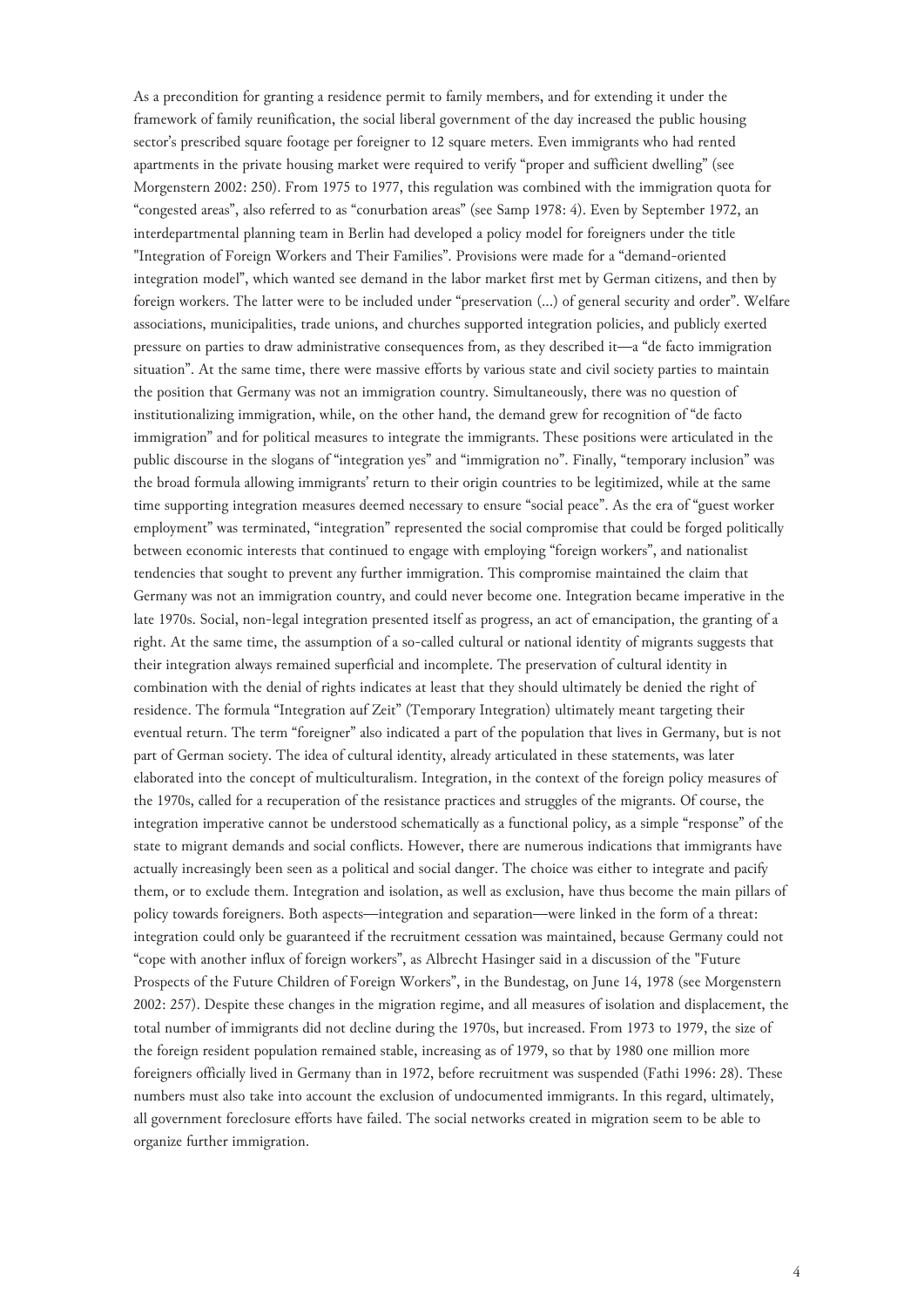#### **The Dispositif of Integration**

But how can we imagine recuperation through the imperative of integration, if not in a schematically understood "answer"? When migrants mentioned the mechanisms that excluded their children from the national school system in their struggles, this reappeared as a measure for preventing possible future "trouble spots," in the catalog of integration requirements. If immigrants fought for adequate housing in rent strikes, this appeared repressively and restrictively in the administrative decree that a minimum 12 square meters living space per person had to be guaranteed for granting a residence permit. If migrants demanded a social infrastructure to articulate and represent their "needs," this was reflected in the institutionalized form of "foreigner education" in the 1970s, which functionalized "foreigners" as a new clientele.

Understanding integration as a dispositif allows us to combine three dimensions in theory, and therefore analysis, which makes Michel Foucault's term fit for an analytics of power, to designate a network between forces, practices, discourses, power, and knowledge (cf. Foucault 1999). The dispositif of integration disarticulates collective claims, shifts them towards the individual adaptive performance of migrants, and reduces them to infrastructure problems that are best tackled in supporting their return. Above all, however, the demand for equal rights for all is completely absorbed in the dispositive of integration. On the questions articulated in the struggle, the dispositif, in reinterpretation, gives contradictory answers, translating the demand for collective rights into personal services that must be individually adjusted. The population appears dubiously re-homogenized, while rights and obligations seem to be redistributed. Nevertheless, asymmetries return. The unequal social positions of the various "partners" correspond to the degree they are deprived of political and social rights. These rights, especially since they are mediated in the concept of integration, can never be completely suspended, but remain unrealized, and their suspension therefore remains virulent. Embedding this in the national framework of administrative and civil measures has contributed to halting the boom of autonomous migrant struggles. Exclusion and integration pushed possible resistance into the background. In the compromising formula of integration, the division of the working class, having been discussed in the factories, has long since become institutionalized. The slow emergence of the state dispositif of integration since the beginning of the 1970s separates migrants from the historical process of migration. At the same time, it can be interpreted as an attempt to destroy the history and memory of that generation of workers who raised anti-racist demands, and experienced the context of numerous social conflicts. The struggles of migration could never be completely shut down. At this point, in a new attempt, they should find other ways to counter the restrictions of immigration laws, residential conditions, the reorganization of the production process, and racial discrimination in everyday life. Their story, unknown as it is today, can be considered part of today's situation. It is already part of our experience.

#### **Bibliography**

Abdallah, Mogniss. "Kämpfe der Immigration in Frankreich: Übergänge in die Politik und soziale Transformationen." *1999. Zeitschrift für Sozialgeschichte des 20. und 21. Jahrhunderts*, Vol. 17(1), Stiftung für Sozialgeschichte des 20. Jahrhunderts, Bremen, 2002, pp. 101–124.

Bojadžijev, Manuela. *Die windige Internationale. Rassismus und Kämpfe der Migration*. Westfälisches Dampfboot, Münster, 2008/2012.

Demirovic, Alex / Bojadžijev, Manuela (eds.). *Konjunkturen des Rassismus.* Westfälisches Dampfboot, Münster, 2002.

Fathi, Ali. *Die bundesrepublikanische Einwanderungspraxis im europäischen Vergleich mit*